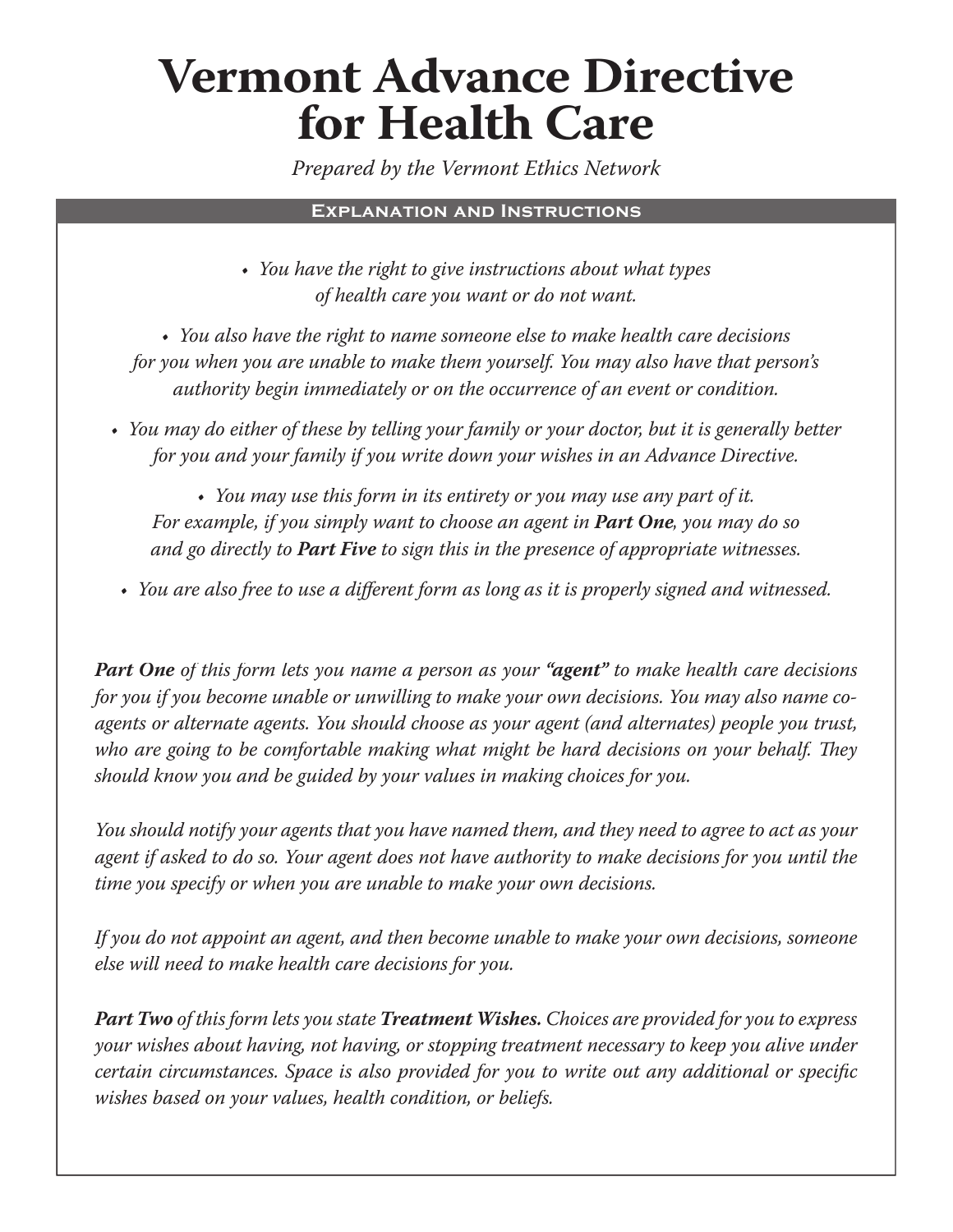*Part Three of this form lets you express your wishes about organ or tissue donation.* 

*Part Foural is for you to express your wishes about funeral arrangements or other provisions for your remains after you die.*

*Part Five of this form is for signatures. You must sign and date the form in the presence of two adult witnesses. The following persons may not be witnesses: your agent(s), your spouse or partner, reciprocal beneficiary, siblings, parents, children, or grand children.* 

You should give copies of the completed form to your agent and alternate agents, to your  *physician, to your family, and to any health care facility you reside or at which you are likely to receive care. You should keep a list of those who have copies in case you revoke or revise the document in the future.* 

*You have the right to revoke or suspend all or part of this Advance Directive for health care or replace this form at any time. If you do revoke it, all old copies should be destroyed.*

*You may wish to read the booklet* **Taking Steps** *to help you think about and discuss different choices and situations with your agent or loved ones.*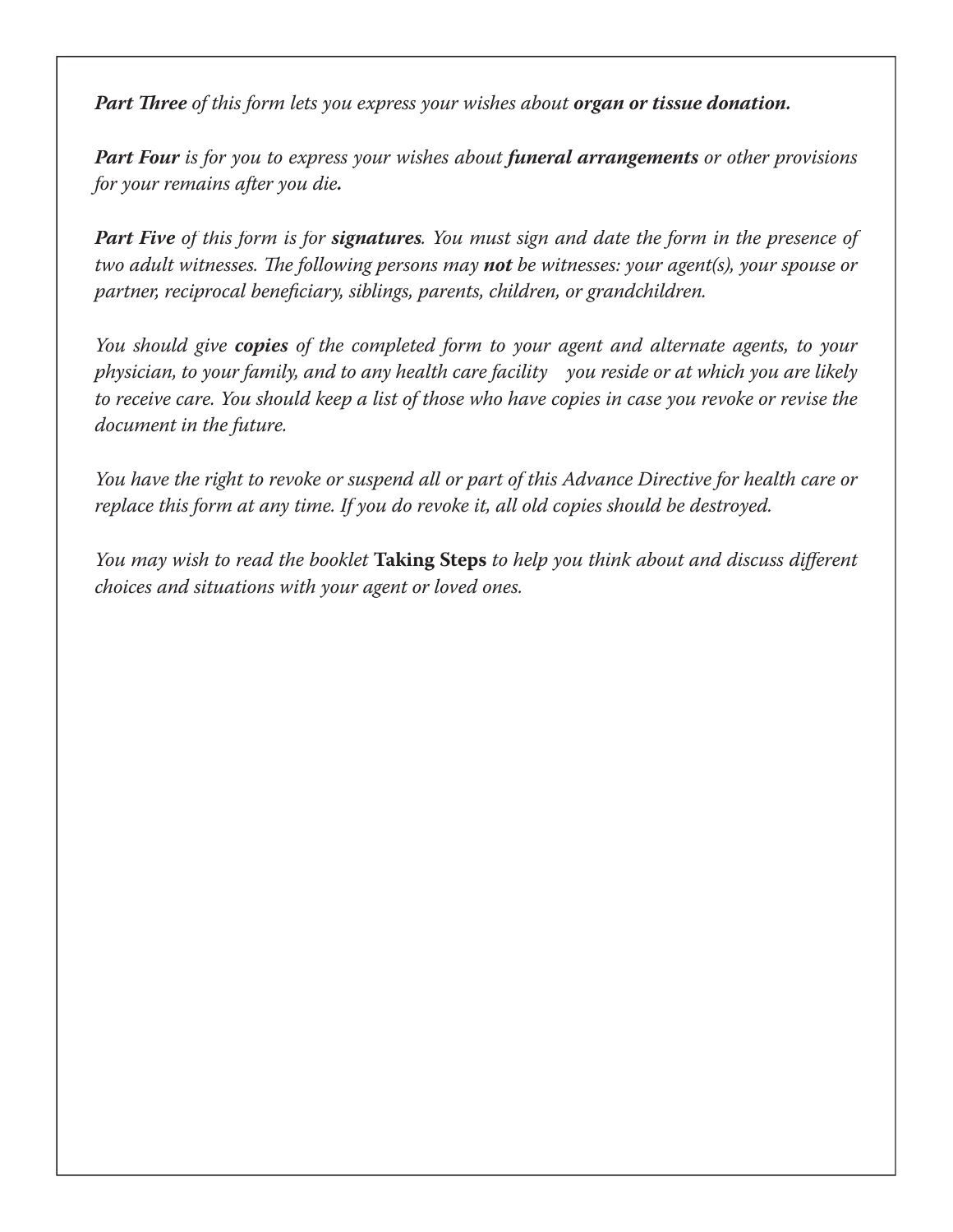| <b>Advance Directive</b> |  |
|--------------------------|--|
|--------------------------|--|

|                                                                                                   | PART ONE: APPOINTMENT OF MY HEALTH CARE AGENT                                                                                                                                                              |
|---------------------------------------------------------------------------------------------------|------------------------------------------------------------------------------------------------------------------------------------------------------------------------------------------------------------|
|                                                                                                   |                                                                                                                                                                                                            |
|                                                                                                   |                                                                                                                                                                                                            |
|                                                                                                   |                                                                                                                                                                                                            |
|                                                                                                   |                                                                                                                                                                                                            |
| otherwise in this document. If you appoint co-agents, list above or on a separate sheet of paper. | as my health care agent to make any and all health care decisions for me, except to the extent that I state                                                                                                |
| If this health care agent is unavailable, unwilling, or unable to do this for me, I appoint       |                                                                                                                                                                                                            |
|                                                                                                   | to be my <b>alternate agent</b> .                                                                                                                                                                          |
|                                                                                                   |                                                                                                                                                                                                            |
|                                                                                                   |                                                                                                                                                                                                            |
|                                                                                                   |                                                                                                                                                                                                            |
| Use additional sheet to appoint additional agents or alternates.                                  |                                                                                                                                                                                                            |
| Others who can be consulted about medical decisions on my behalf include:                         |                                                                                                                                                                                                            |
|                                                                                                   |                                                                                                                                                                                                            |
|                                                                                                   |                                                                                                                                                                                                            |
| Those who should <i>not</i> be consulted include:                                                 |                                                                                                                                                                                                            |
|                                                                                                   |                                                                                                                                                                                                            |
| for yourself. It is also advisable that you discuss this document with your doctor.               | Your agents should have been notified that you appointed them. They should understand your wishes<br>and agree to make health care decisions for you when you are no longer able to, or wish to, make them |
| (Optional) Use the space below to identify your doctor or health care provider.                   |                                                                                                                                                                                                            |
|                                                                                                   |                                                                                                                                                                                                            |
|                                                                                                   |                                                                                                                                                                                                            |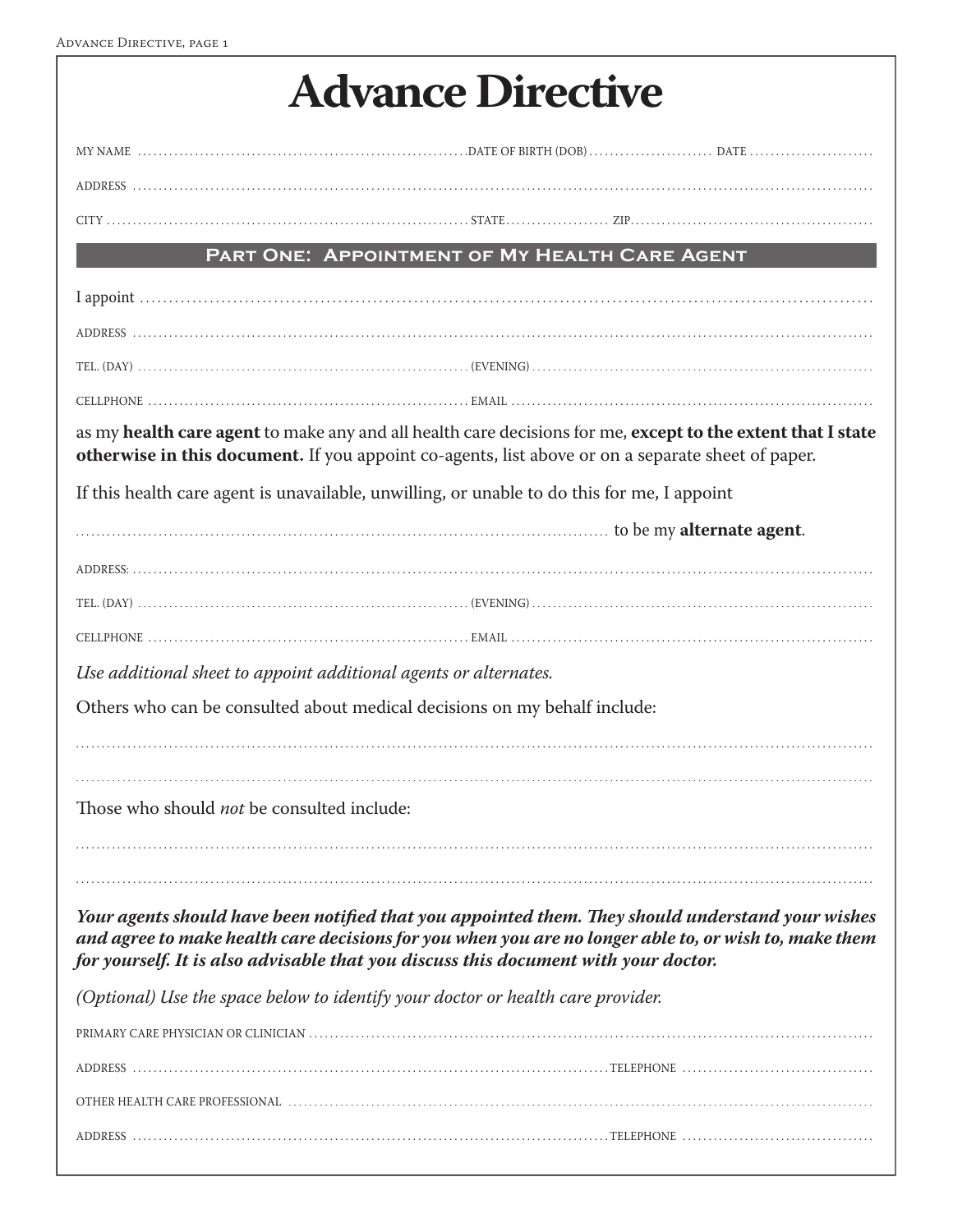NAME \_\_\_\_\_\_\_\_\_\_\_\_\_\_\_\_\_\_\_\_\_\_\_\_\_\_\_\_\_\_\_\_\_\_\_\_\_\_\_\_\_\_\_\_\_\_\_\_\_\_\_\_\_\_\_\_\_\_\_\_ DOB \_\_\_\_\_\_\_\_\_\_\_\_\_\_\_\_\_\_\_\_\_DATE \_\_\_\_\_\_\_\_\_\_\_\_\_\_\_\_

## **Part Two: Treatment Wishes**

*Please express your preferences that follow by initialing or checking the statements. You may initial more than one choice. Draw a line through any statement you do not agree with. If you do nothing, your agent or others such as family members and doctors treating you will assume you want them to decide for you. If you*  do not state a preference for withholding or withdrawing artificial food and hydration (tube feeding), *your agent may not have authority to withhold or withdraw it, without a court order, if you are being treated in a New York or New Hampshire hospital.*

## \_\_\_\_\_ **A. My choice is to limit treatment**.

*(Initial or check those statements below that you agree with.)*

- \_\_\_\_ **1.** I do not want to be kept alive if I am so sick that I will die within a relatively short time (I cannot get better and have only weeks, days, or hours left to live).
- **2.** I do not want to be kept alive if I become unconscious or unaware of my surroundings and most doctors agree that I will never regain consciousness.
	- \_\_\_\_ **3.** I do not want to be kept alive if I become unable to think or act for myself (and won't get better).

\_\_\_\_ **4.** I do not want to be kept alive if the likely risks and burdens of treatment would outweigh the expected benefits. *(Specify what is most important for you.)* 

- \_\_\_\_\_ **5.** If it is possible that I might recover with treatment and **more time is needed** to determine if I can get better or not, I wish my medical team to start the necessary treatments to keep me alive. If, over time, these treatments do not improve my chances of living or my physical condition, I wish to have life-sustaining treatment stopped.
- \_\_\_\_\_ **6.** If I am also unable to swallow enough food and water to stay alive, I **do** want food and water to be given to me by vein or by feeding tube; (or)
- \_\_\_\_\_ **7.** If I am also unable to swallow enough food and water to stay alive, I **do not** want food want food and water to be given to me by vein or feeding tube; however, I will accept medication for pain and agitation via an IV line.
- **8.** Other specific instructions are as follows:

 . . . . . . . . . . . . . . . . . . . . . . . . . . . . . . . . . . . . . . . . . . . . . . . . . . . . . . . . . . . . . . . . . . . . . . . . . . . . . . . . . . . . . . . . . . . . . . . . . . . . . . . . . . . . . . . . . . . . . . . . . . . . . . . . . . . . . . . . . . . . . . . . . . . . . . . . . . . . . . . . . . . . . . . . . . . . . . . . . . . . . . . . . . . . . . . . . . . . . . . . . . . . . . . . . . . . . . . . . . . . . . . . . . . . . . . . . . . . . . . . . . . . . . . . . . . . . . . . . . . . . . . . . . . . . . . . . . . . . . . . . . . . . . . . . . . . . . . . . . . . . . . . . . . . . . . . . . . . . . . . . . . . . . . . . . . . . . . . . . . . . . . . . . . . . . . . . . . . . . . . . . . . . . . . . . . . . . . . . . . . . . . . . . . . . . . . . . . . . . . . . . . . . . . . . . . . . . . . . . . . . . . . . . . . . . . . . . . . . . . . . . . . . . . . . . . . . . . . . . . . . . . . . . . . . . . . . . . . . . . . . . . . . . . . . . . . . . . . . . . . . . . . . . . . . . . . . . . . . . . . . . . . . . . . . . . . . . . . . . . . . . . . . . . . . . . . . . . . . . . . . . . . . . . . . . . .

**B.** My choice is to sustain life. I want to be kept alive as long as possible through any means possible regardless of my condition or awareness.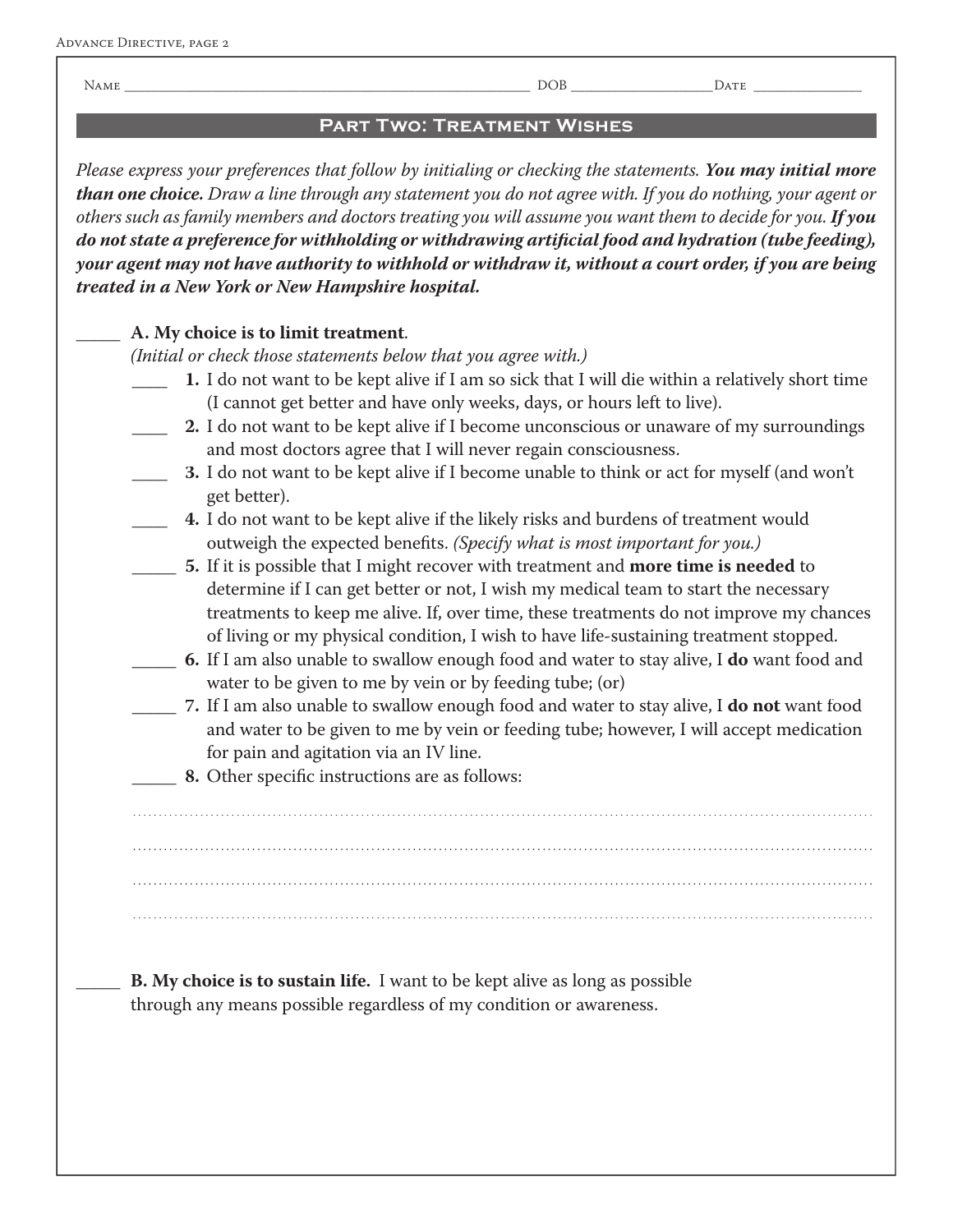| <b>Specific Care Wishes Near the End of My Life</b>                                                                                                                                                                                                                                         |
|---------------------------------------------------------------------------------------------------------------------------------------------------------------------------------------------------------------------------------------------------------------------------------------------|
| If it becomes clear to my doctor, my agent, and those caring for me that I am dying, I want<br>palliative care for my pain, worries, nausea, and other conditions that bother me. I want sufficient<br>pain medication even though it may have the unintended effect of hastening my death. |
| I want <b>hospice care</b> when I am dying, if possible and appropriate.                                                                                                                                                                                                                    |
| I prefer to <b>die at home</b> , if this is possible.                                                                                                                                                                                                                                       |
| <b>Spiritual and Other Care Concerns</b>                                                                                                                                                                                                                                                    |
|                                                                                                                                                                                                                                                                                             |
| Church, synagogue, or worship center:                                                                                                                                                                                                                                                       |
|                                                                                                                                                                                                                                                                                             |
|                                                                                                                                                                                                                                                                                             |
| Other people to notify if I have a life-threatening illness:                                                                                                                                                                                                                                |
| PART THREE: INSTRUCTIONS ABOUT ORGAN AND TISSUE DONATION<br>I wish to make known my decisions regarding organ and tissue donation and whole body donation so that                                                                                                                           |
| my instructions will be followed after my death.                                                                                                                                                                                                                                            |
| I consent to donate the following organs and tissues:                                                                                                                                                                                                                                       |
| any needed organs (such as heart, lung, kidney, liver)                                                                                                                                                                                                                                      |
| __ any needed tissue (such as cornea, bone, and skin)                                                                                                                                                                                                                                       |
| I do not wish to donate the following organs and tissues:                                                                                                                                                                                                                                   |
| I wish to make no decision about organ and tissue donation at this time.                                                                                                                                                                                                                    |
| I do <b>not</b> wish to be an organ and tissue donor.                                                                                                                                                                                                                                       |
| I desire to donate my body to research or educational program (Note: you will have to make your<br>own arrangements through a medical school or other program.)                                                                                                                             |
| If an <b>autopsy</b> is suggested for any reason, I give my permission to have it done.                                                                                                                                                                                                     |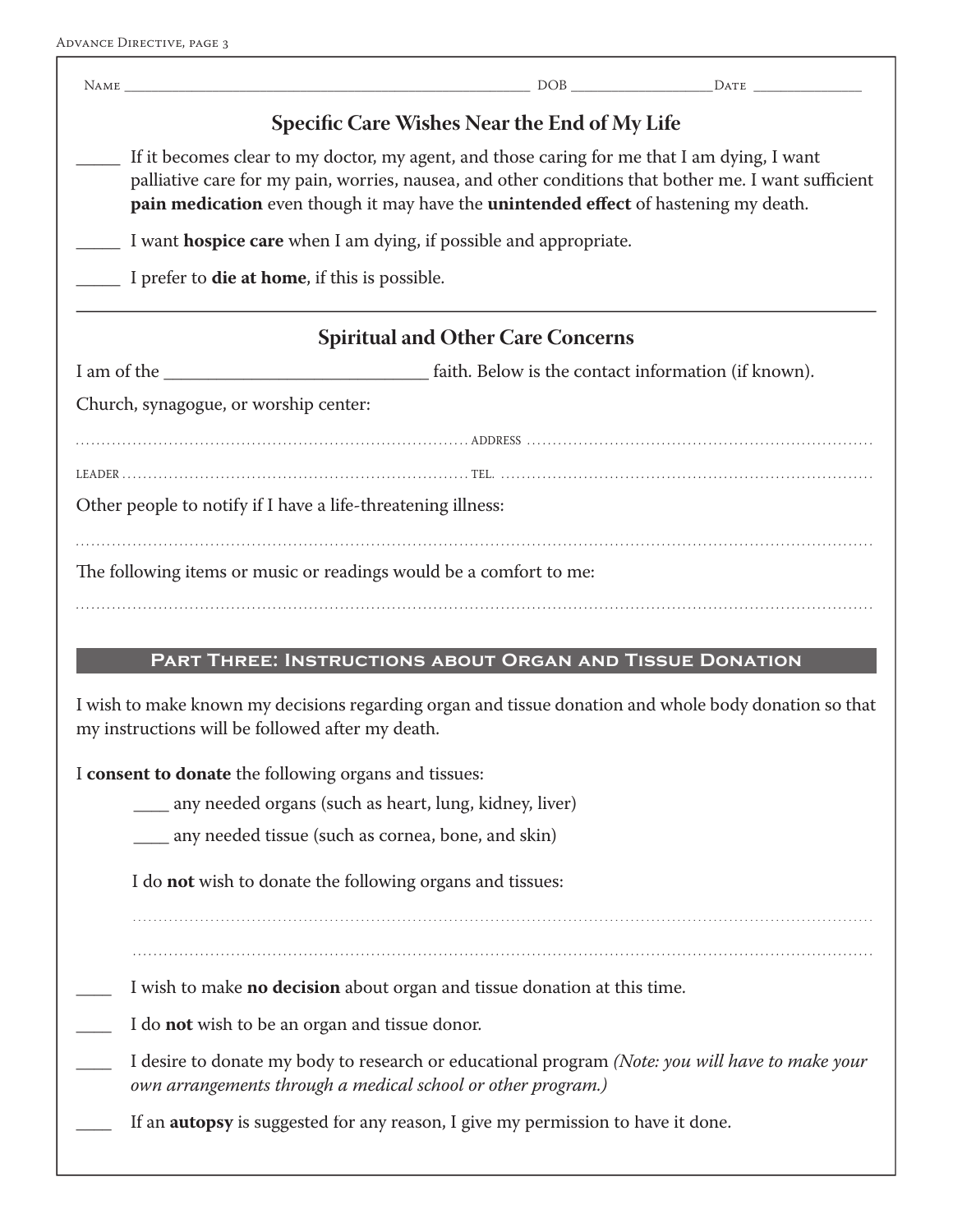ADVANCE DIRECTIVE, PAGE 4

|      | PART FOUR: MY WISHES FOR DISPOSITION OF MY REMAINS FOLLOWING MY DEATH                                                                                                                       |
|------|---------------------------------------------------------------------------------------------------------------------------------------------------------------------------------------------|
| I.   | The person I want to serve as my agent for disposition of my body:                                                                                                                          |
|      | a. _______ I want my health care agent to decide arrangements after my death.                                                                                                               |
|      | If he or she is not available, I want my alternate agent to decide.                                                                                                                         |
|      | b. _______ Regardless of my appointment of a health care agent in Part One, I appoint the<br>following person to decide about and arrange for the disposition of my body after my<br>death: |
|      |                                                                                                                                                                                             |
|      |                                                                                                                                                                                             |
|      |                                                                                                                                                                                             |
|      | $($ or $)$                                                                                                                                                                                  |
|      |                                                                                                                                                                                             |
|      |                                                                                                                                                                                             |
| II.  | My preference for burial or disposition of my remains after death:                                                                                                                          |
|      | I want a funeral followed by burial in a casket at the following location, if possible<br>(please state where the burial plot is located and whether it has been prepurchased):             |
|      |                                                                                                                                                                                             |
|      |                                                                                                                                                                                             |
|      | I want to be cremated and have my ashes buried or distributed as follows:                                                                                                                   |
|      |                                                                                                                                                                                             |
|      |                                                                                                                                                                                             |
|      | I want to have arrangements made at the direction of my agent or family.                                                                                                                    |
| III. | I have a pre-need contract for funeral arrangements with the following funeral service:                                                                                                     |
|      |                                                                                                                                                                                             |
|      |                                                                                                                                                                                             |
|      |                                                                                                                                                                                             |
|      |                                                                                                                                                                                             |
|      |                                                                                                                                                                                             |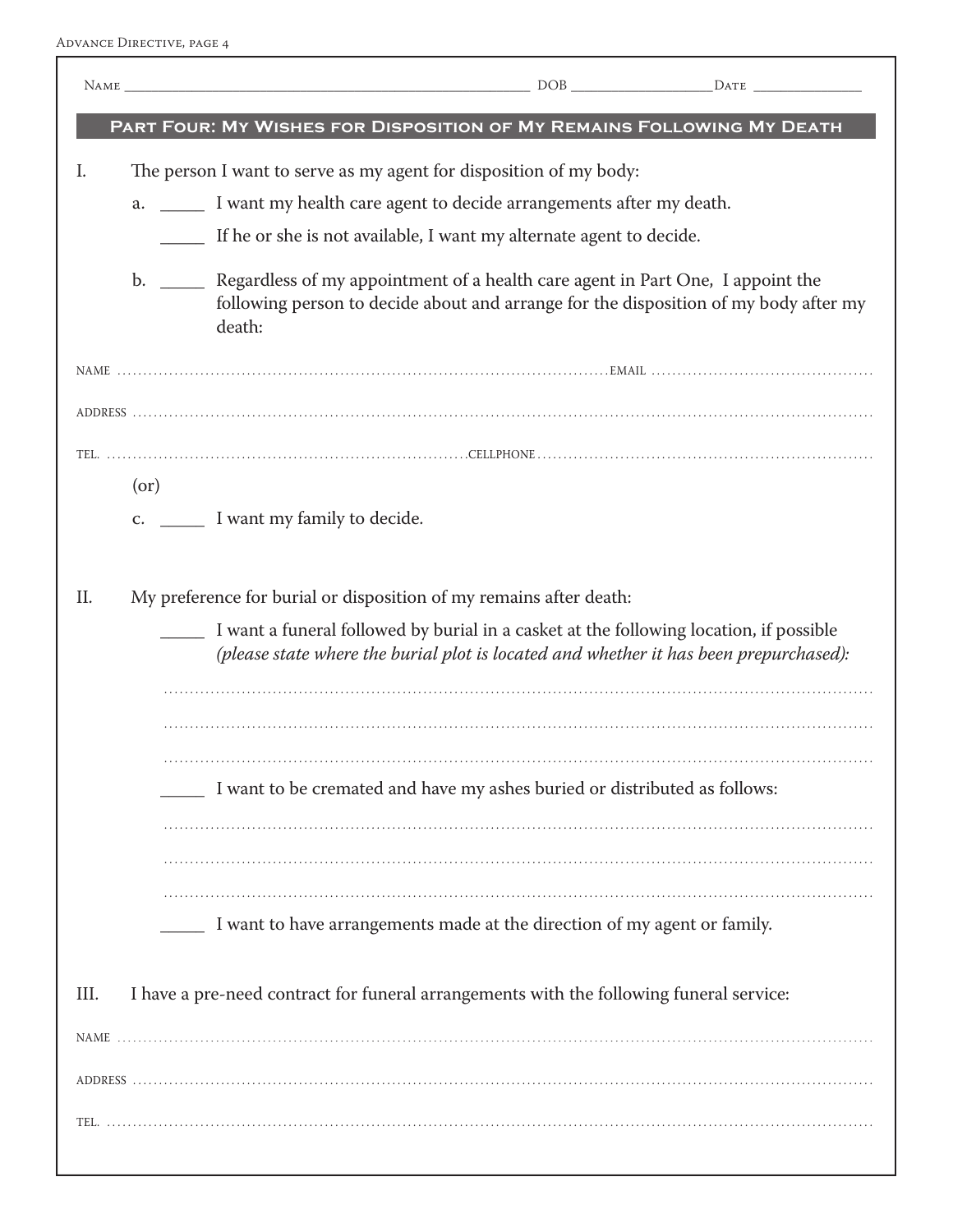NAME \_\_\_\_\_\_\_\_\_\_\_\_\_\_\_\_\_\_\_\_\_\_\_\_\_\_\_\_\_\_\_\_\_\_\_\_\_\_\_\_\_\_\_\_\_\_\_\_\_\_\_\_\_\_\_\_\_\_\_\_ DOB \_\_\_\_\_\_\_\_\_\_\_\_\_\_\_\_\_\_\_\_\_DATE \_\_\_\_\_\_\_\_\_\_\_\_\_\_\_\_ **Part Five: Signed Declaration of Wishes** I declare that this document reflects my desires regarding my future health care, (organ and tissue **donation and disposition of my body after death,) and that I am signing this Advance Directive of my own free will. SIGNED . . . . . . . . . . . . . . . . . . . . . . . . . . . . . . . . . . . . . . . . . . . . . . . . . . . . . . . . . . . . . . . . . . . . . . . . . . . . . . . . . . . . DATE . . . . . . . . . . . . . . . . . . . . . . . . . . . . . . . . . . . . . .** The witnesses below confirm the signature of the maker of this document and that it is being signed by that person as a free and voluntary act. *The following people may not sign as witnesses: your agent(s), spouse,* reciprocal beneficiary, parents, siblings, children, or grandchildren. *(Please sign and print)* FIRST WITNESS ADDRESS . . . . . . . . . . . . . . . . . . . . . . . . . . . . . . . . . . . . . . . . . . . . . . . . . . . . . . . . . . . . . . . . . . . . . . . . . . . . . . . . . . . . . . . . . . . . . . . . . . . . . . . . . . . . . . . . . . . . . . . . . . . . . . . . . . . . . . . . . . . . . . . SECOND WITNESS . . . . . . . . . . . . . . . . . . . . . . . . . . . . . . . . . . . . . . . . . . . . . . . . . . . . . . . . . . . . . . . . . . . . . . . . . . . . . . . . . . . . . . . . . . . . . . . . . . . . . . . . . . . . . . . . . . . . . . . . . . . . . . . . . . . . . . ADDRESS . . . . . . . . . . . . . . . . . . . . . . . . . . . . . . . . . . . . . . . . . . . . . . . . . . . . . . . . . . . . . . . . . . . . . . . . . . . . . . . . . . . . . . . . . . . . . . . . . . . . . . . . . . . . . . . . . . . . . . . . . . . . . . . . . . . . . . . . . . . . . . . *If the person signing this document is a current patient or resident in a hospital, nursing home or residential care home, an additional person (designated hospital explainer, long-term care ombudsman, member of the clergy, Vermont attorney, or person designated by the probate court) needs to confirm below that he* or she has explained the nature and effect of the Advance Directive and the patient or resident signing it *appears to understand this.* NAME TITLE/POSITION ADDRESS experiences and contract the contract of the DATE experience of the DATE experience of the DATE experience of the DATE experience of the DATE experience of the DATE experience of the DATE experience of the DATE exp **Important!** *Please check below the people and locations that will have a copy of this document:* Health care agent \_\_\_\_\_ Alternate health care agent Family members (name and address of all who have copies) NAME / ADDRESS . . . . . . . . . . . . . . . . . . . . . . . . . . . . . . . . . . . . . . . . . . . . . . . . . . . . . . . . . . . . . . . . . . . . . . . . . . . . . . . . . . . . . . . . . . . . . . . . . . . . . . . . . . . . . . . . . . . . . . . . . . . . . . . . . . . . . . . . . . . . . . . . . . . . . . . . . . . . . . . . . . . . . . . . . . . . . . . . . . . . . . . . . . . . . . . . . . . . . . . . . . . . . . . . . . . . . . . . . . . . . . . . . . . . . . . . . . . . . . . . . . . . . . . . . . . . . . . . . . . . . . . . . . . . . . . . . . . . . . . . . . . . . . . . . . . . . . . . . . . . . . . . . . . .

. . . . . . . . . . . . . . . . . . . . . . . . . . . . . . . . . . . . . . . . . . . . . . . . . . . . . . . . . . . . . . . . . . . . . . . . . . . . . . . . . . . . . . . . . . . . . . . . . . . . . . . . . . . . . . . . . . . . . . . . . . . . . . . . . . . . . . . . . . . . . . . . . . . . . . . . . .

Vermont Advance Directive Registry (available by late-2006)

*(continued next page)*